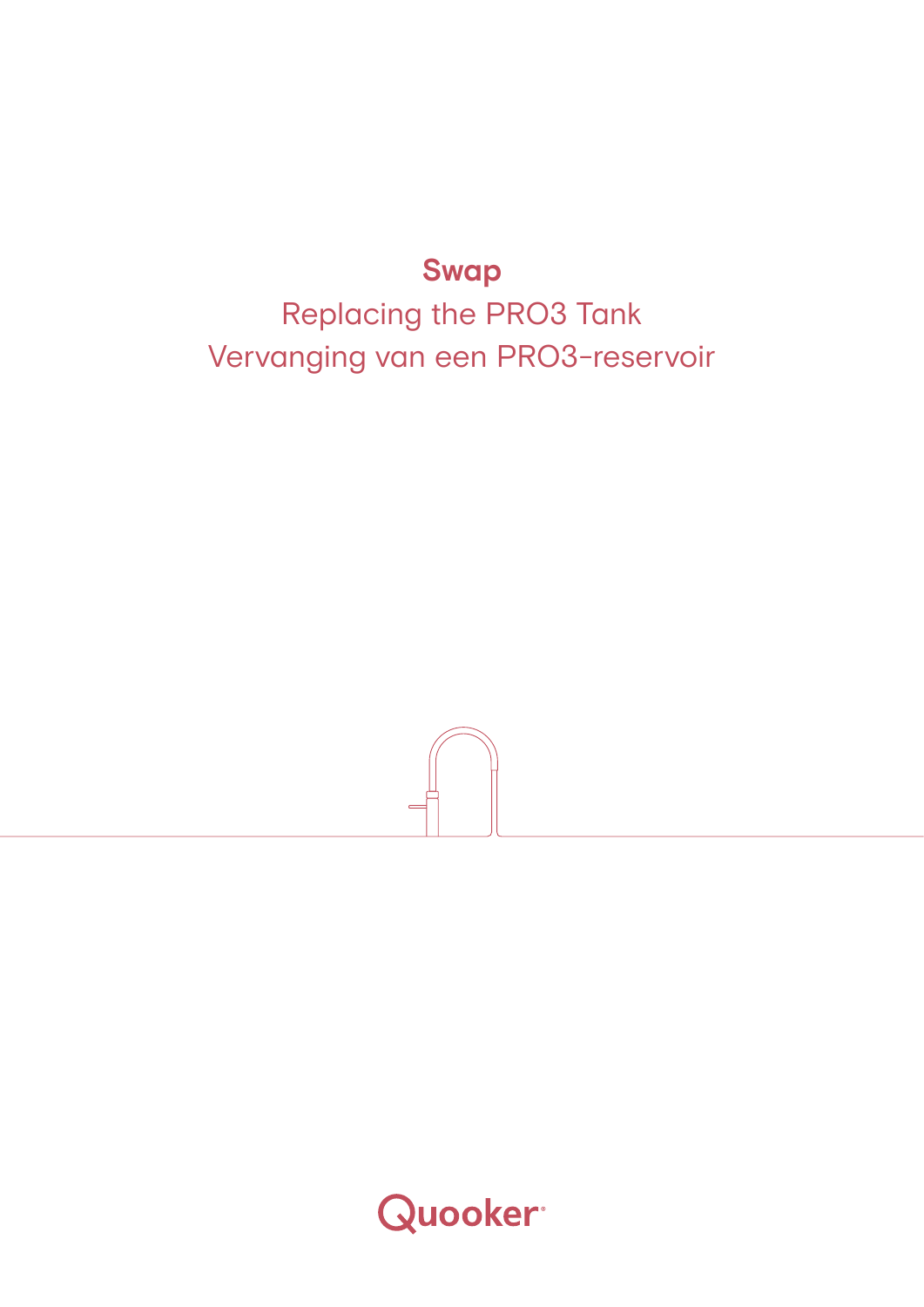#### **Replacing the PRO3 Tank** en

- 1. Switch off the tank with the Q-shaped button on the top. Do not unplug it or switch off the power yet.
- Run the boiling water and leave it running until the water runs cold. Also run the cold water tap.
- 2. Close the main shut-off valve or stopcock. Run the boiling-water tap. If it is depressurised, no water will flow out of it.
- 3. Unplug the tank and disconnect the LED cable from the back of the tank cover. Disconnect the flexible hose between the tap and the tank using spanners 10 and 14. Disconnect the hose from the inlet combination valve using spanner 24. Remove the tank from the kitchen cabinet.
- 4. Place the new tank. Connect the tap hose to the tank with the small washer using spanners 10 and 14.



# **Prepare for transport**

Use the supplied plug to seal the inlet hose from the Tank so that it cannot leak during transport. Screw the plug onto the hose.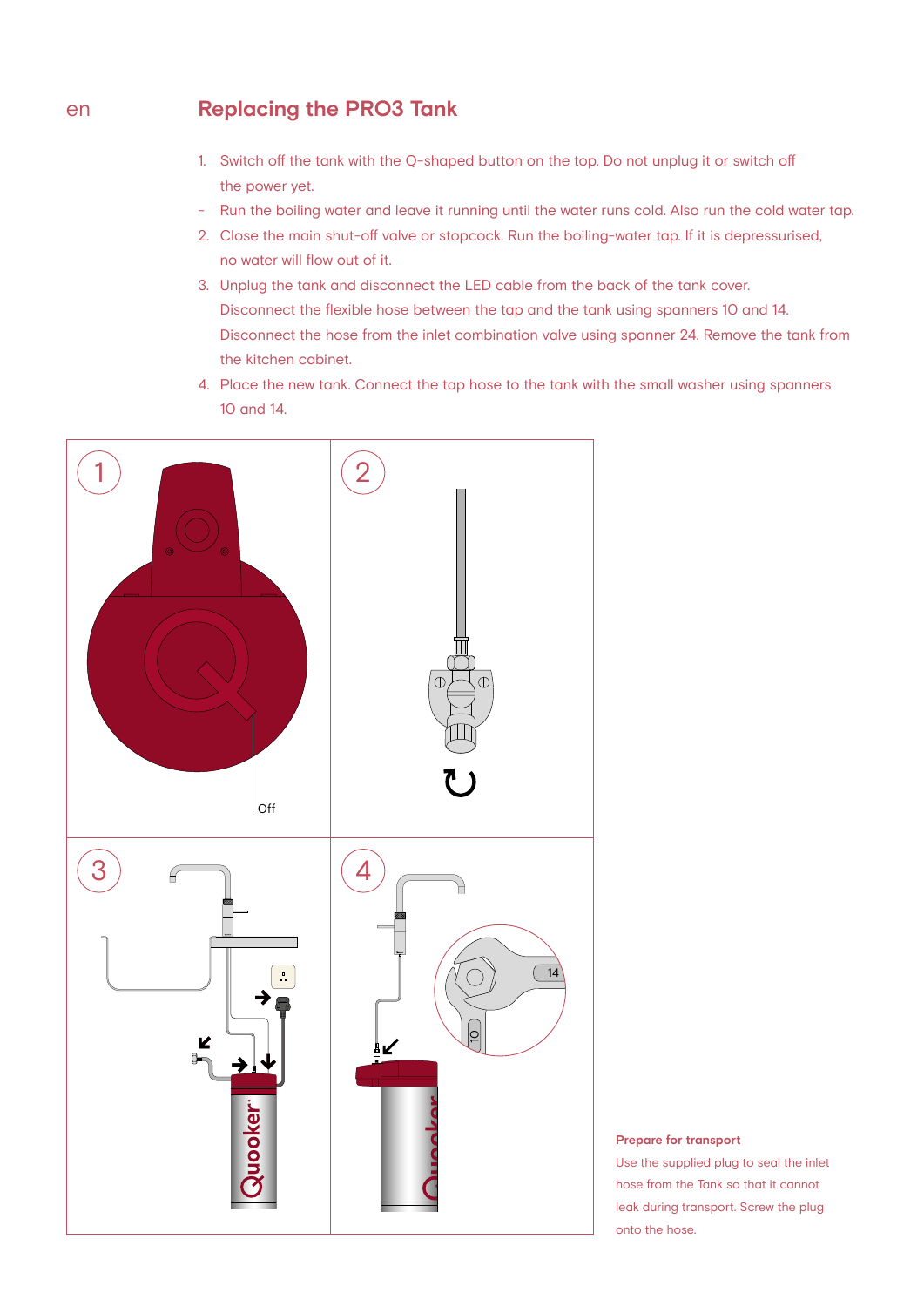- 5. Connect the hose to the inlet combination valve using the large red fibre washer and spanner 24.
- 6. Connect the LED cable. Plug the tank in and switch on the power, but do not turn the tank on yet.
- 7. Run the boiling-water tap, then open the main shut-off valve or stopcock. Check for leaks. Flush the tank through for a couple of minutes until the water runs clear.
- 8. Switch on the tank. After the Quooker has heated up again, it is ready for use.



# **Returns**

You are expected to return the old Tank to Quooker within 30 days of receipt of the Exchange tank. Put the old tank in the new tank's box ready for postage. This box has a plastic bag attached to it. This contains the return label to return the package to us free of charge. Stick this return label clearly visible on the packaging and over the old shipping label so that it is no longer visible. Drop off the parcel at a parcel point near you. Always ask for a proof of postage and keep it safe. As soon as Quooker has received the tank and the return has been correctly processed, you will automatically receive an email confirming the return.

# **Registrer**

You have a two-year warranty on the Swap Tank. To get this, register your new reservoir at quooker.com/register-swap

# **Contact**

If you have any further questionsl, please contact us via the service request form on our website.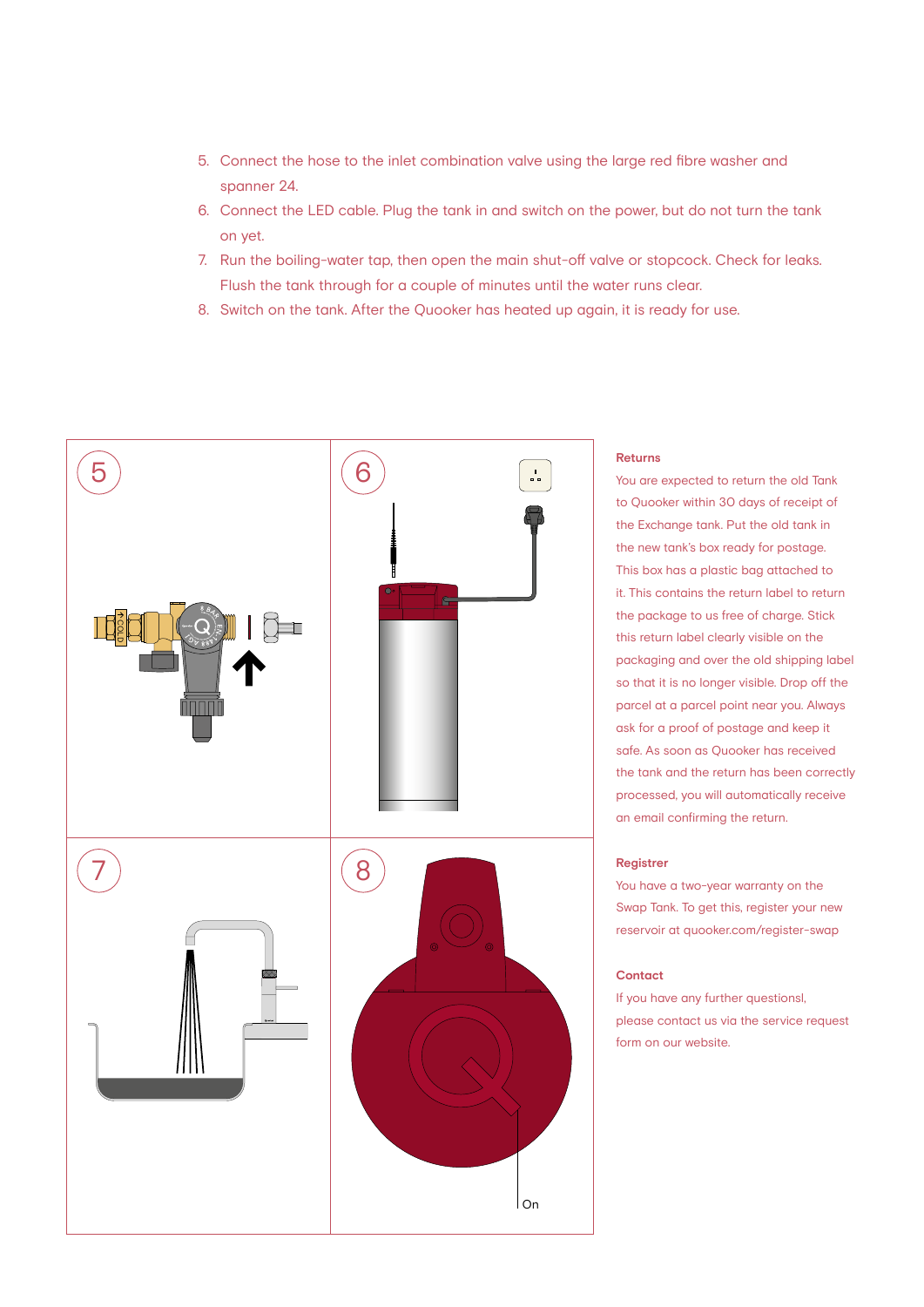#### **Vervanging van een PRO3-reservoir** nl

- 1. Schakel het reservoir uit door op de 'Q'-knop bovenop de kap te drukken. Laat de stekker in het stopcontact.
- Zet de kokendwaterkraan open totdat het water koud is. Zet ook de koudwaterkraan open.
- 2. Sluit de hoofdkraan of hoekstopkranen. Zet de kokendwaterkraan open. Er komt geen water meer uit.
- 3. Trek de stekker uit het stopcontact en koppel het LED-snoer los. Koppel de kokendwaterslang los van de aansluiting bovenop het reservoir met steeksleutel 10 en 14. Koppel de slang los van de inlaatcombinatie met sleutel 24. Verwijder het Quooker-reservoir uit het keukenkastje.
- 4. Zet het nieuwe Quooker-reservoir op zijn plaats. Sluit de kokendwaterslang aan op de aansluiting bovenop het reservoir met een nieuwe fiberring en steeksleutel 10 en 14.



# **Voorbereiden op transport**

Gebruik de meegeleverde plug om de inlaatslang van het reservoir af te dichten, zodat deze niet kan lekken tijdens transport. Schroef de plug op de slang.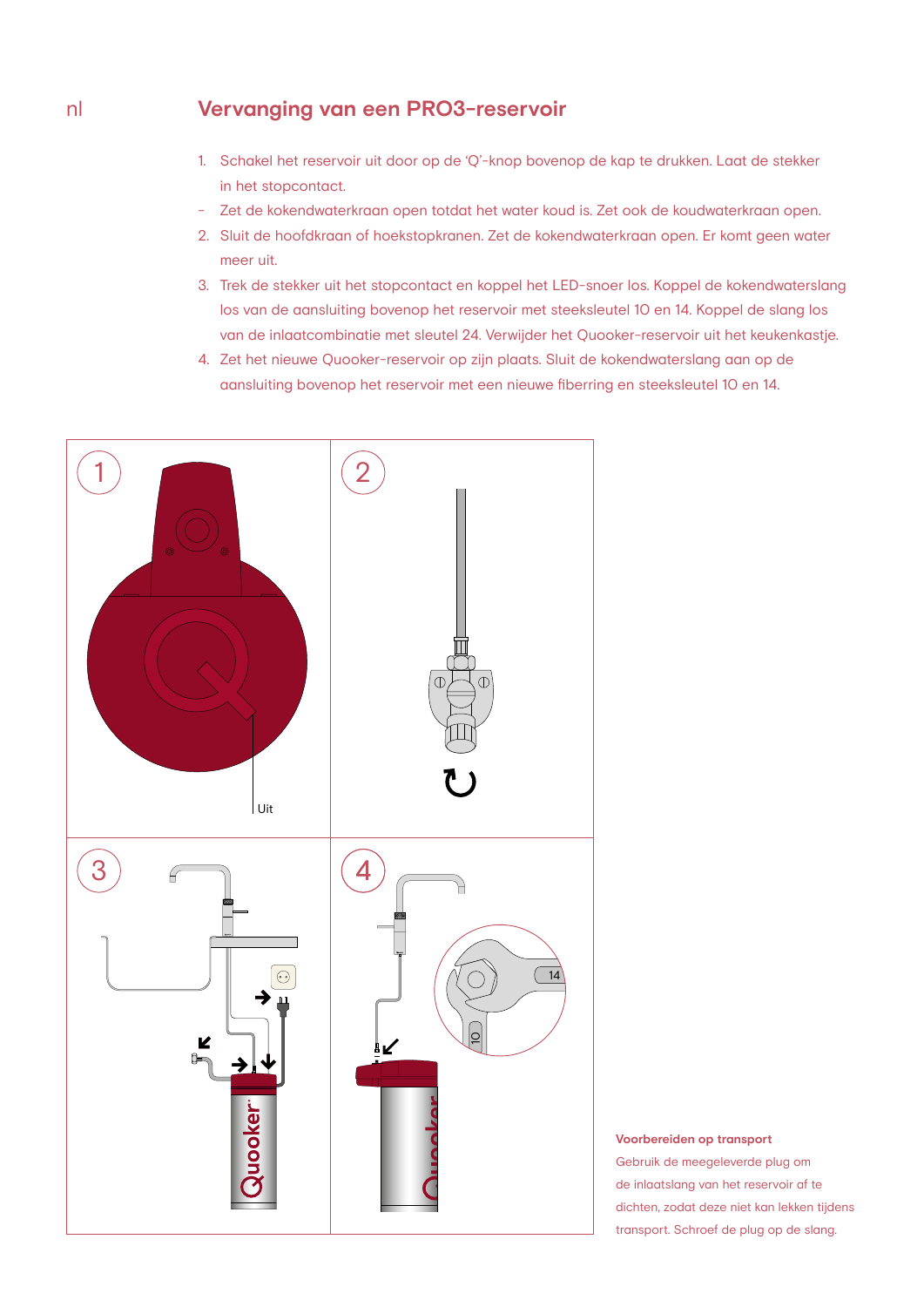- 5. Monteer de inlaatslang van het reservoir met een nieuwe fiberring en steeksleutel 24 op de inlaatcombinatie.
- 6. Steek het LED-snoer in het daarvoor bestemde gat. Sluit het reservoir aan op het stopcontact.
- 7. Zet de kokendwaterkraan open. Open de hoofdkraan of hoekstopkranen. Controleer op lekkages. Spoel de Quooker enkele minuten door totdat het water helder is.
- 8. Schakel het reservoir in. Nadat de Quooker weer is opgewarmd, is hij klaar voor gebruik.



### **Retourneren**

Binnen 30 dagen na ontvangst van het Swap-reservoir wordt u verwacht het oude reservoir retour te sturen aan Quooker. Gebruik hiervoor de verzenddoos van het nieuwe reservoir. Op deze verzenddoos zit een plastic zakje geplakt. Hierin zit het retourlabel om het pakket kosteloos aan ons te retourneren. Plak dit retourlabel duidelijk zichtbaar op de verpakking en over het verzendlabel zodat deze niet meer zichtbaar is. Geef het pakket af bij een pakketpunt bij u in de buurt. Vraag altijd om een verzendbewijs en bewaar deze goed. Zodra Quooker het reservoir ontvangen heeft en de retourzending correct is verwerkt, ontvangt u automatisch een e-mail met een bevestiging van de retourzending.

# **Registreren**

Je hebt twee jaar garantie op het Swapreservoir. Registreer hiervoor je nieuwe reservoir op quooker.com/register-swap

# **Contact**

Mocht u ondanks deze handleiding nog vragen hebben dan kunt u contact opnemen via het servicecontactformulier op onze website.